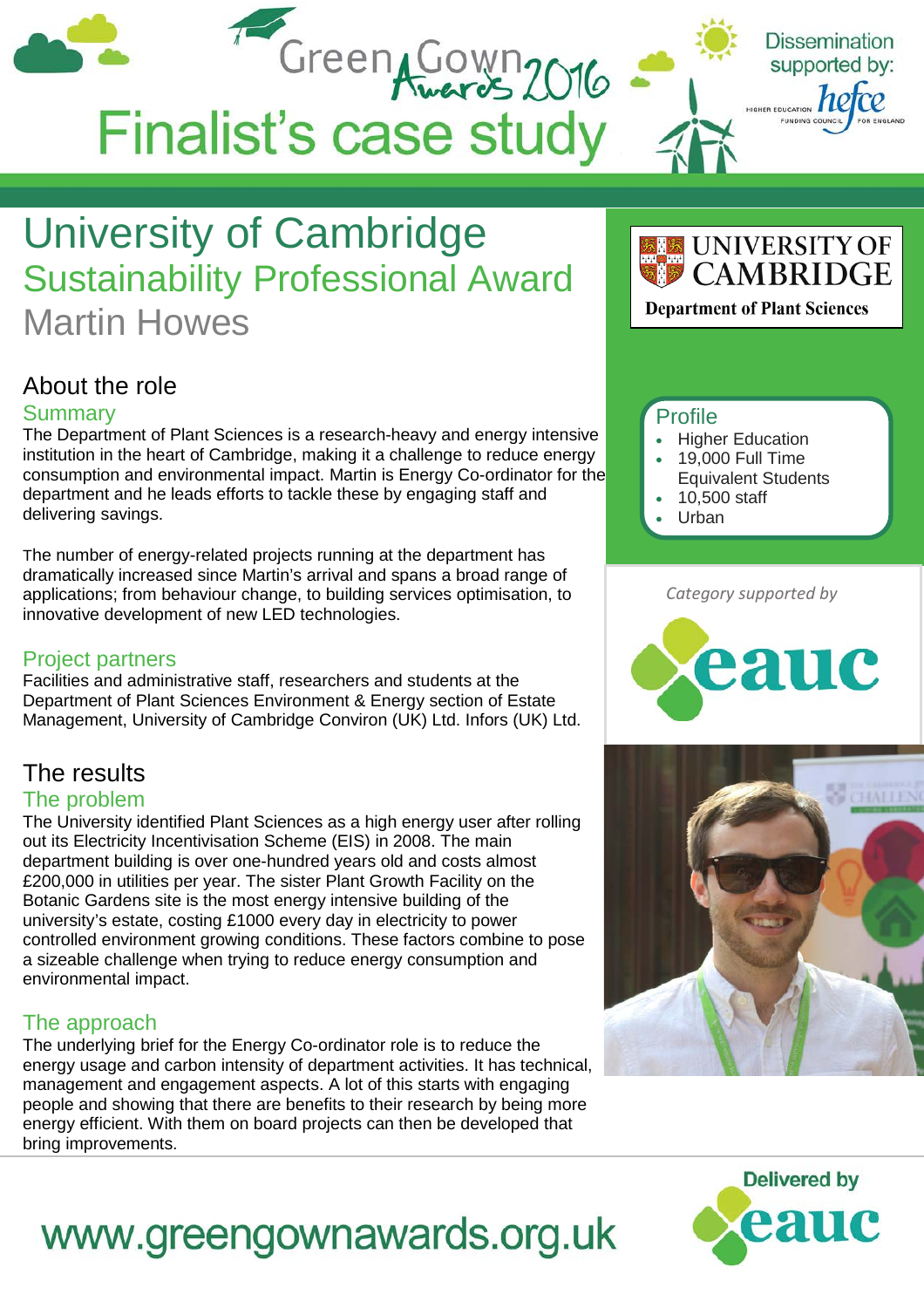Green Cown 2016 **Dissemination** supported by: **Finalist's case study HIGHER EDUCATION** 

### Our goals

To significantly reduce the electricity consumption and carbon emissions associated with departmental activities. To integrate an environmental narrative into the fabric of how the department runs. To innovate in our solutions, particularly with regard to plant growth LEDs and to effectively communicate and spread the work being done in the department that can positively influence elsewhere.

### Obstacles and solutions

| Old facilities                                               | Accept that there are some solutions that are off-limits without<br>building a whole new building. Make sure that changes and<br>refurbishments that are made perform as intended and<br>expected. Pick your battles.       |
|--------------------------------------------------------------|-----------------------------------------------------------------------------------------------------------------------------------------------------------------------------------------------------------------------------|
| A variety of user demands on equipment<br>and infrastructure | A one-size-fits-all approach simply does not fit in a department<br>with wet lab users, computer modellers and fieldworkers!<br>Engage on the issues that are relevant to them through forums<br>like a Green Reps Network. |
| Approval and funding for projects                            | If time and scale allows, trials of a solution are invaluable for<br>proving savings and clarifying the effect of any changes for<br>notoriously conservative researchers!                                                  |
| Engagement with a high turnover of<br>users.                 | Strike a good balance with regularly updated inductions and be<br>prominent by running events and interacting with people. Don't<br>let messages and aims get stale.                                                        |

## Performance and results

- Currently maintaining a year-on-year reduction for the main department building of 4% for electricity and 8% for gas, plus a 3% reduction in electricity usage at the department's Plant Growth Facility.
- Implemented a new departmental environmental and energy policy.
- Driven forward four LED projects: controlled environment plant growth lighting (plant growth rooms and algal incubation shakers, both industry leading), greenhouse supplementary lighting and microscope lighting. Once all reach their conclusion the department will be saving well over £100,000 per year, with significant further roll-out, and savings potential, in sister institutions both affiliated to University of Cambridge and elsewhere. Please refer to Green Gown Awards 2015's Research & Development Highly Commended entry.
- Identified and resolved a variety of previously unknown faults and set-up errors associated with laboratory refurbishments that were secretly costing over £5,000 per year.
- Established the metering capabilities of the department and implemented a robust monitoring system that forms the basis for finding and identifying faults and problems as well as opportunities for efficiency projects.
- Led successful student projects; particularly in a thermal imaging survey of the department from which recommendations were delivered to Estate Management to inform future maintenance actions at the department.



# www.greengownawards.org.uk